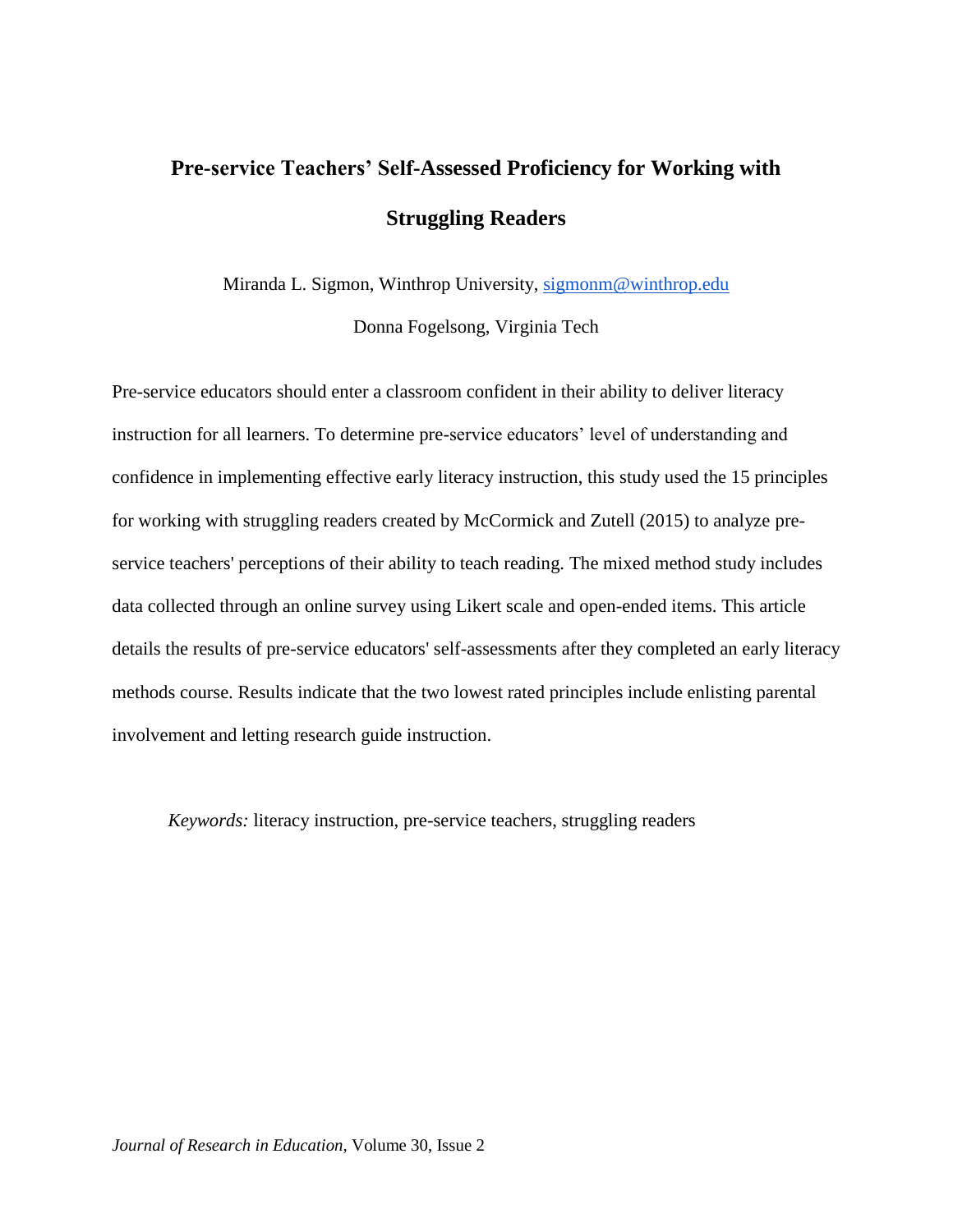Teacher preparation programs for elementary education have the daunting task of providing pre-service teachers with not only the general education content knowledge for elementary grades, but also with the necessary tools to teach literacy skills to a varying degree of learners as well. Effective literacy skills are essential for promoting student achievement in all content areas. Providing new teachers with guiding practices to help them make confident instructional decisions is paramount to promoting academic growth for students. McCormick and Zutell (2015) created 15 principles for working with struggling readers. This study utilized these principles to create a self-assessment for pre-service educators to reflect on their own proficiency for working with struggling readers. The study was completed with elementary preservice educators at two different universities to facilitate a way for new educators to identify areas of strength and weaknesses for teaching literacy skills. Pre-service educators' reflections about their own confidence with teaching literacy skills is essential to improving their ability to deliver literacy instruction and can better inform instructional practices for literacy educators.

#### **Literature Review**

There are many theories or explanations for approaches and best practice in working with struggling readers (Allington, 2009, 2012; McCormick & Zutell, 2015; Morrow & Gambrell, 2019). With continued levels of students labeled as underperforming in regards to reading ability (National Education Association, 2017), teacher preparation programs must address strategies for improving reading instruction with struggling readers. In an attempt to prepare pre-service teachers to meet the needs of their learners, higher education literacy programs need to determine what their students' perceptions and confidence levels are when working with struggling readers after participating in early literacy courses. We aimed to determine gaps between what we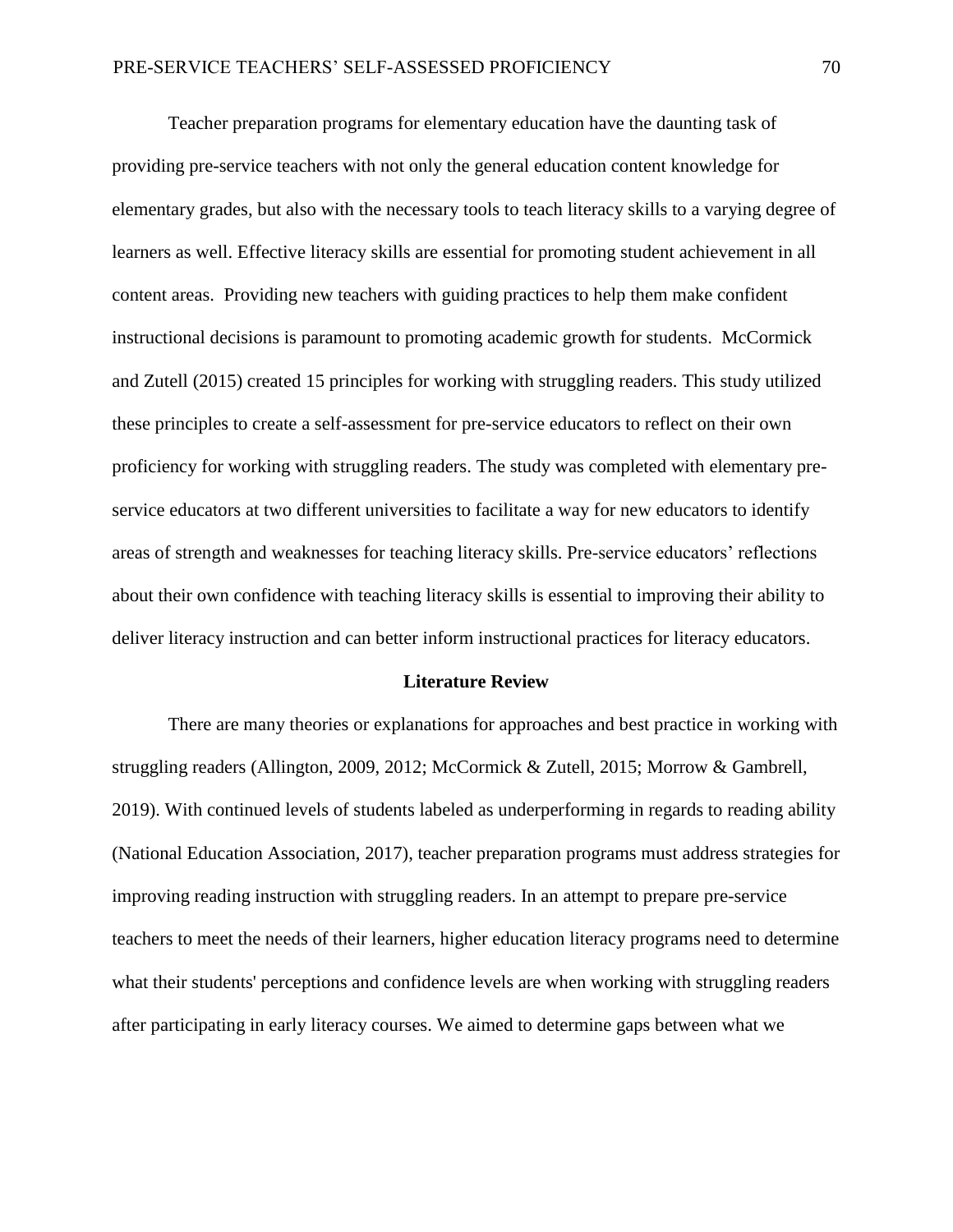currently know about effective teaching practices for delayed readers and the self-assessed ability of pre-service teachers' in planning and implementing instruction for struggling readers.

Literacy method courses focus on preparing teachers to assist students in developing literacy skills. Effective literacy instruction has been the topic of research for many years. The debate between explicit phonics instruction and whole language has subsided as educators recognize the need for a more balanced literacy approach (Pearson, 2004). Chai, Elston, and Kramer (2020) noted the continuous need to evaluate current materials and practices as school systems work toward implementing a balanced literacy framework. In their recent study, there continued to be inconsistencies and misalignment with the implementation of a balanced literacy framework with practicing teachers showing the need for professional development in this area. Various researchers and documents break down literacy using different terms. For the purpose of this study, we will use the breakdown of literacy skills as outlined by the national standards. The national standards *(Common Core State Standards)* refer to the components of literacy instruction as English/Language Arts and Literacy. Common Core State Standards further separate the skills to be taught into the four literacy domains of reading, writing, speaking, and listening (National Governors Association Center for Best Practices & Council of Chief State School Officers, 2010). Literacy methods coursework in teacher education preparation courses should provide pre-service teachers with the theoretical knowledge and application-based opportunities needed to provide effective literacy instruction in their future classroom for all four domains.

There continues to be an achievement gap in literacy performance. This gap is due in some regards to demographic factors such as socioeconomic status, healthcare access, access to libraries and museums, and educational funding (National Education Association, 2017). The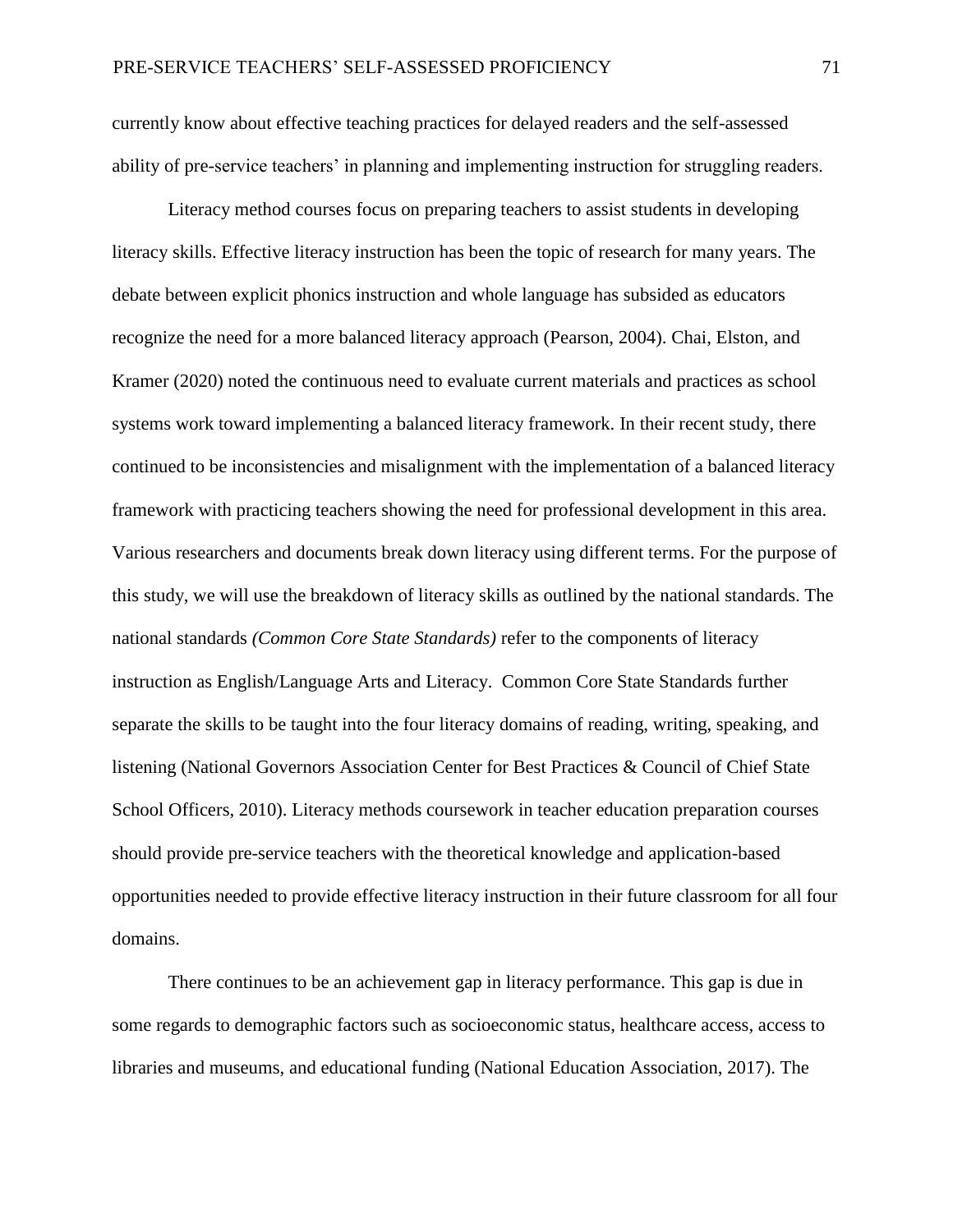previously mentioned factors are those outside of the school's control, but there are factors within the school's control that impact the achievement gap. When looking at factors within the school's control, we can shift our mindset and look at this situation as an opportunity gap. "Blanket statements about the low performance of certain groups of students in our schools without mentioning the underlying causes may reinforce prejudices and stereotypical images" (Flores, 2007, p.30). Being knowledgeable about the needs and background of our students as well as what strategies to use to assist them in setting manageable expectations is more helpful than continuing to highlight the achievement gap by making concluding or stereotypical comments about certain populations. Teachers need to focus on possible improvements to our teaching practices and opportunities we have as educators to address the opportunity gap.

One within-school factor leading to the achievement gap identified by the National Education Association (2017) is poor teacher preparation. At-risk students who are struggling with reading need to be provided with additional interventions by reading specialists, expert reading professionals, or classroom teachers who have received additional professional development in reading instruction (Allington, 2012). Although our first-year teachers will not be reading specialists or have a substantial amount of professional development related to reading instruction, they will have struggling readers in their classes and therefore, we should address strategies for working with struggling readers, identifying struggling readers, and providing resources for struggling readers within our teacher preparation coursework.

Teacher preparation occurs at higher education institutions. These programs are provided state-level matrices to document how they meet requirements for teacher licensure and also through accrediting organizations to demonstrate coursework that meets high standards. In preparing students within these programs to be effective teachers, students generally complete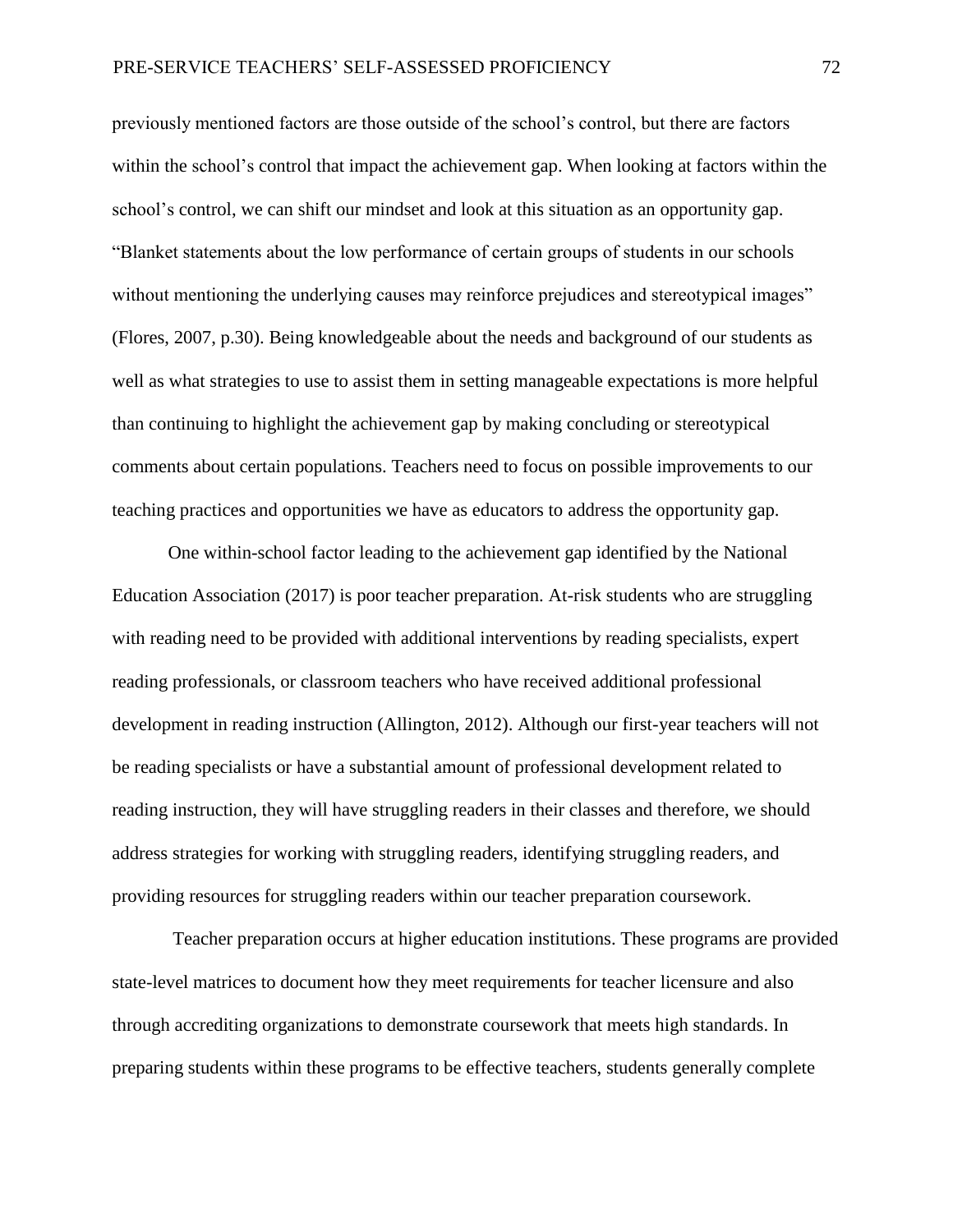rigorous coursework related to elementary specific content which includes methods courses combined with internship experiences. These experiences provide evidentiary data of the preservice teachers' ability to apply the strategies and content in addition to their ability to manage a classroom and deliver effective instruction. Effective strategies for working with struggling readers is addressed in many texts utilized in higher education teacher preparation programs. McCormick and Zutell (2015) outlined 15 principles as described in the earlier introduction for working with delayed readers. Allington (2009) noted the importance of providing multiple positive and high-success experiences when working with struggling readers.

Above the four core literacy domains outlined in the state standards (reading, writing, speaking, and listening), new literacy instruction demands continue to develop. Critical literacy in which "students learn to evaluate and think critically about information and its source(s)" (Morrow & Gambrell, 2019, p. 31) is a necessary twenty-first century skill. Digital literacy skills including "the ability to understand and use information in multiple formats from a wide range of sources when it is presented via computer" (Gilster & Glister, 1997, p. 1) is another form of literacy critical to today's learner. These new literacy skills will need to be met by providing more rigorous instruction in pre-service programs of the four core literacy domains of reading, writing, speaking, and listening.

With regards to literacy methods courses, the focus is on the instruction of these core literacy skills outlined in state standards and usually implementing literacy instruction to students within a practicum in a classroom setting. Instruction includes reading comprehension strategies such as visualization, making connections, and determining the main idea which are addressed in textbooks focused around providing effective literacy instruction at the elementary level (Harvey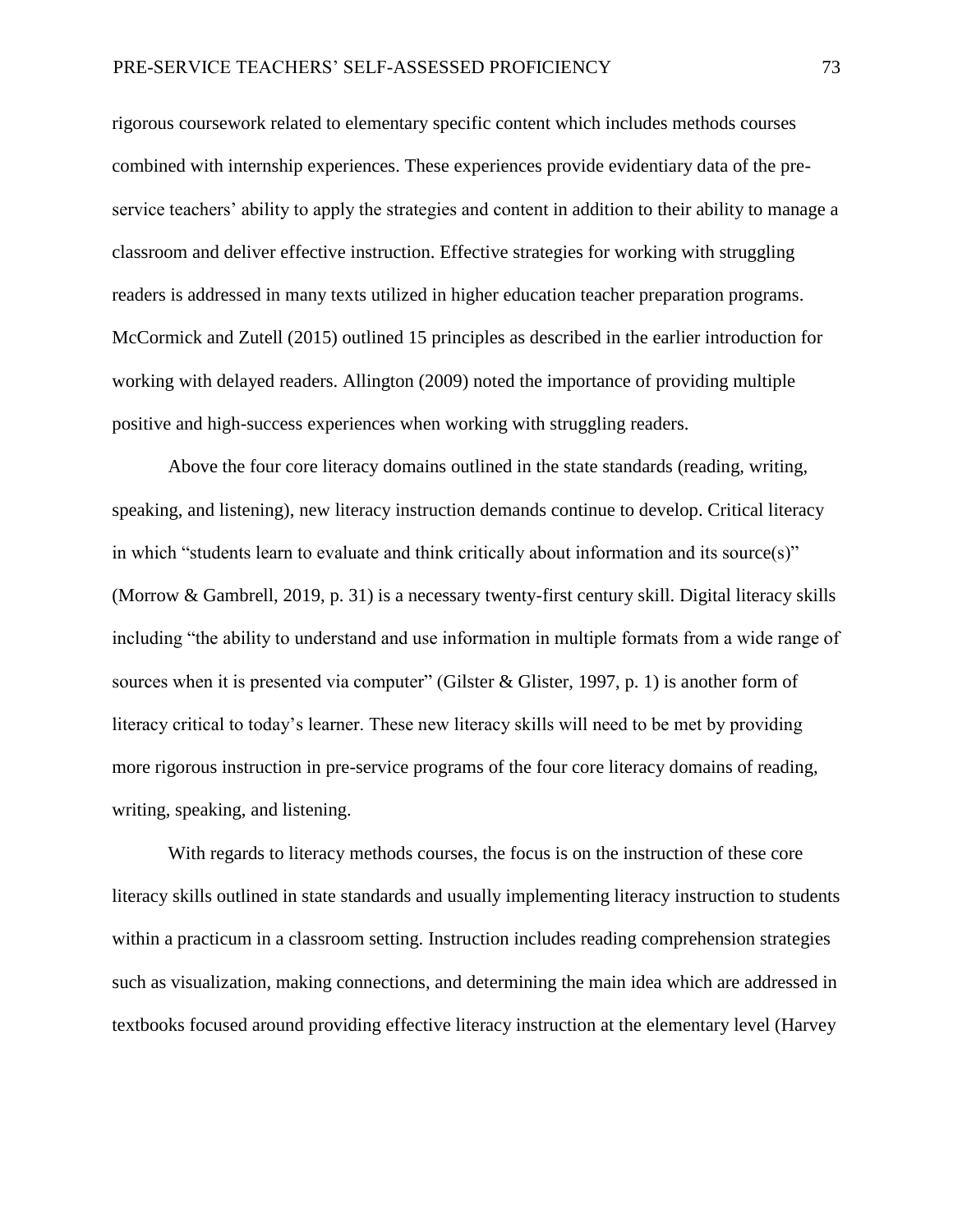& Goudvis, 2007; Serravallo, 2015). Frameworks are included for providing this instruction through models such as guided reading, whole group instruction, and writing workshops.

With teacher preparation being identified as one of the achievement gap factors that is within the control of schools, the current study focused on surveying pre-service teachers after their completion of their literacy methods coursework to determine areas of literacy instruction in which they felt confident teaching or identified as an area of improvement. By analyzing this survey data, conclusions can be drawn about ways to strengthen literacy methods courses in an aim to provide pre-service teachers with the confidence and skills to become more effective literacy educators.

#### **Methods**

Over time, as the researchers taught the literacy methods courses that were focused on the instruction of early literacy skills, we wondered what students' perceptions were of their ability to work with struggling readers after completing these literacy methods courses. Principles for working with delayed readers are outlined by McCormick and Zutell (2015) within one chapter of their textbook. Using these 15 principles, we developed a survey instrument in which students were to rank their ability to address these 15 principles. At the end of the survey, there were three open-ended items asking students to identify and explain a principle they consider a strength, a principle they would identify as an area of improvement, and any other information they prefer to provide. A guiding purpose of this mixed methods study including the analysis of both quantitative and qualitative survey data was to improve the teaching practice of each of the authors within their early literacy methods courses with pre-service teachers. Because all concepts addressed within the principles are necessary in developing early literacy skills and should be covered in early literacy methods courses, the authors surveyed their students at the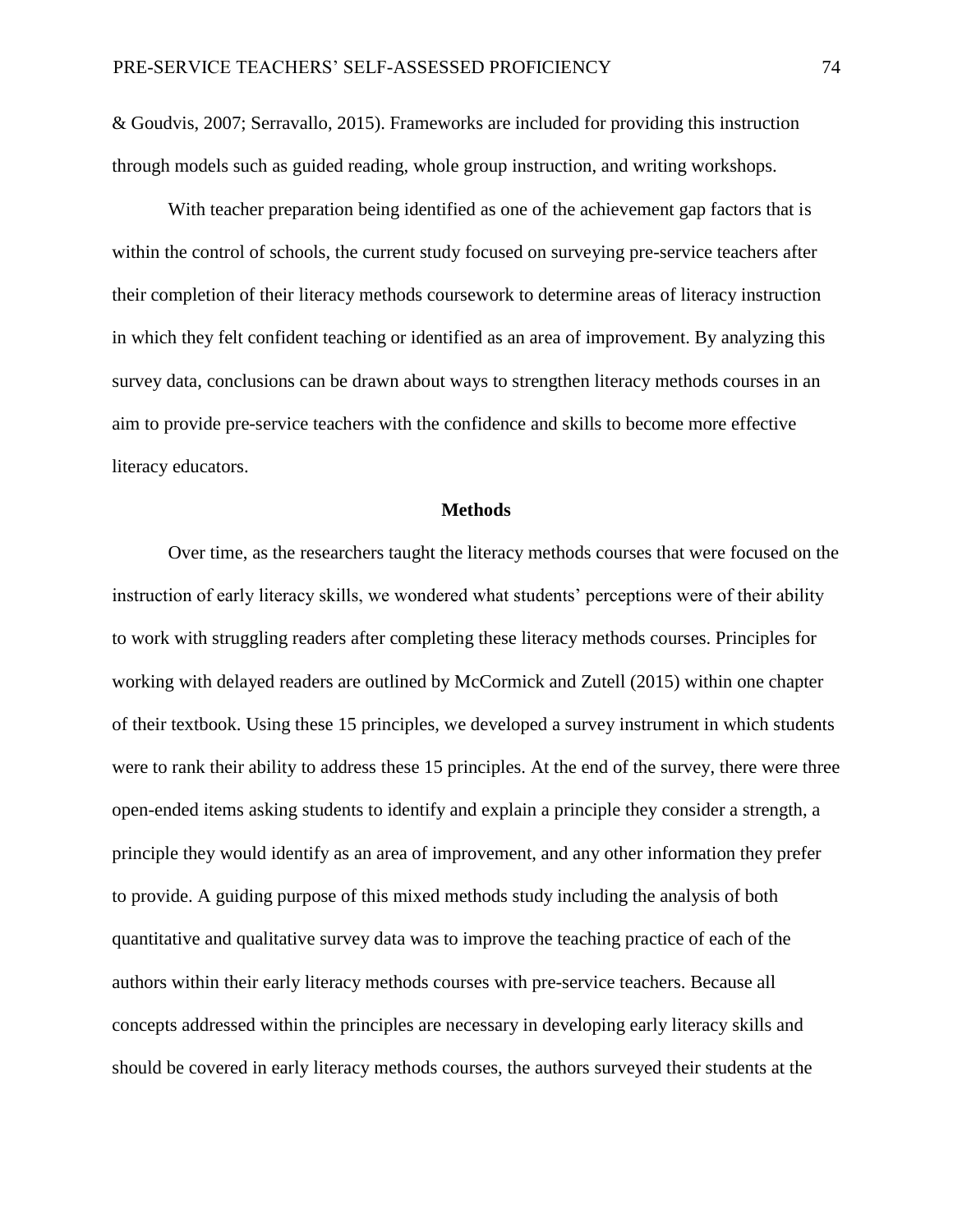end of the semester to determine which of the principles needed more attention within the methods course. With this guiding purpose, there was no clear hypothesis for which principles students would rank lower or higher than others. Instead, the authors developed a guiding research question to focus the study and the results in an effort to identify strengths and areas of improvement for early literacy methods courses. The guiding research question is as follows:

> 1. What are pre-service teachers' self-perceptions of their ability to work with struggling readers?

To collect data and answer the research question, the authors used a quantitative survey research design to investigate pre-service teachers' self-perceptions using Likert-scale items.

# **Participants**

The study included 113 participants from state universities in the southeastern part of the United States. Of the participants, 19 were graduate students and 94 were undergraduate students. All participants were full-time students enrolled in an initial teacher licensure program and completed both methods courses and field placements for elementary licensure.

## **Data Source**

A survey tool was created to collect data for the study. The survey was created using *Google Forms*. After IRB approval, the survey link was provided to students at the completion of their early literacy methods course within their teacher preparation program. Students completed the survey using the link provided on the *Google Form.* Completing the survey was voluntary. Within the survey directions, there was a statement reminding students that the survey was voluntary and informing students of the purpose for collecting the survey data. There was also a statement informing participants that consent was given by the act of completing and submitting the survey. All surveys were anonymous with the only demographic question asking whether the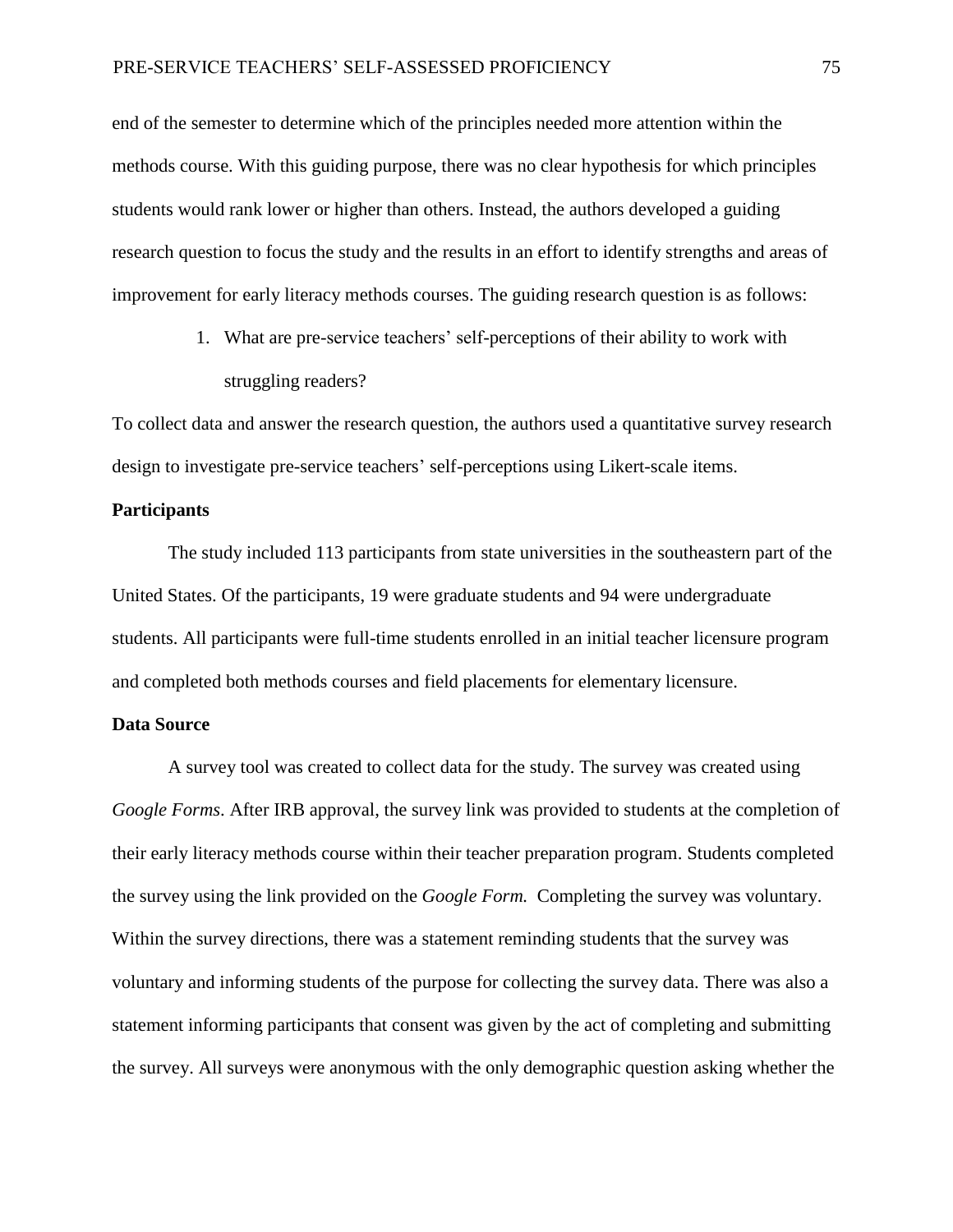student was an undergraduate or graduate student. With surveys being completed anonymously, the professor had no way to identify students with their survey information. The results of the survey or act of completing the survey had no potential risk hazards to participants and took approximately twenty minutes to complete. Survey directions explained the four-point Likert scale (Likert, 1932) students were to use in rating their ability to use each principle in planning instruction and applying the key principle within the classroom. Following the directions, 15 items on the survey included a brief summary of each of the 15 key principles for working with delayed readers that were outlined by McCormick and Zutell (2015). This tool was chosen for this study because it included a list of effective strategies for working with delayed readers and also included strategies related to in-school and out-of-school practices. Students were instructed to read the principle title and brief description and then rate their ability to apply this in the classroom setting. The final three items on the survey were open-ended. One open-ended question asked students to identify the principle they felt the strongest in applying and why. Another asked students to identify the principle they would label as an area of improvement and explain why. Lastly, students were asked if there was any other information they wished to provide which allowed students to include extensive or non-related comments they wanted to share. The purpose for completing the survey was to collect data on pre-service teachers' selfassessed ability to work with delayed readers after completion of their early literacy methods course.

#### **Data Analysis**

After all participants completed the survey, individual response data was downloaded from the *Google Form* as a spreadsheet. Ranges and means were calculated for each principle.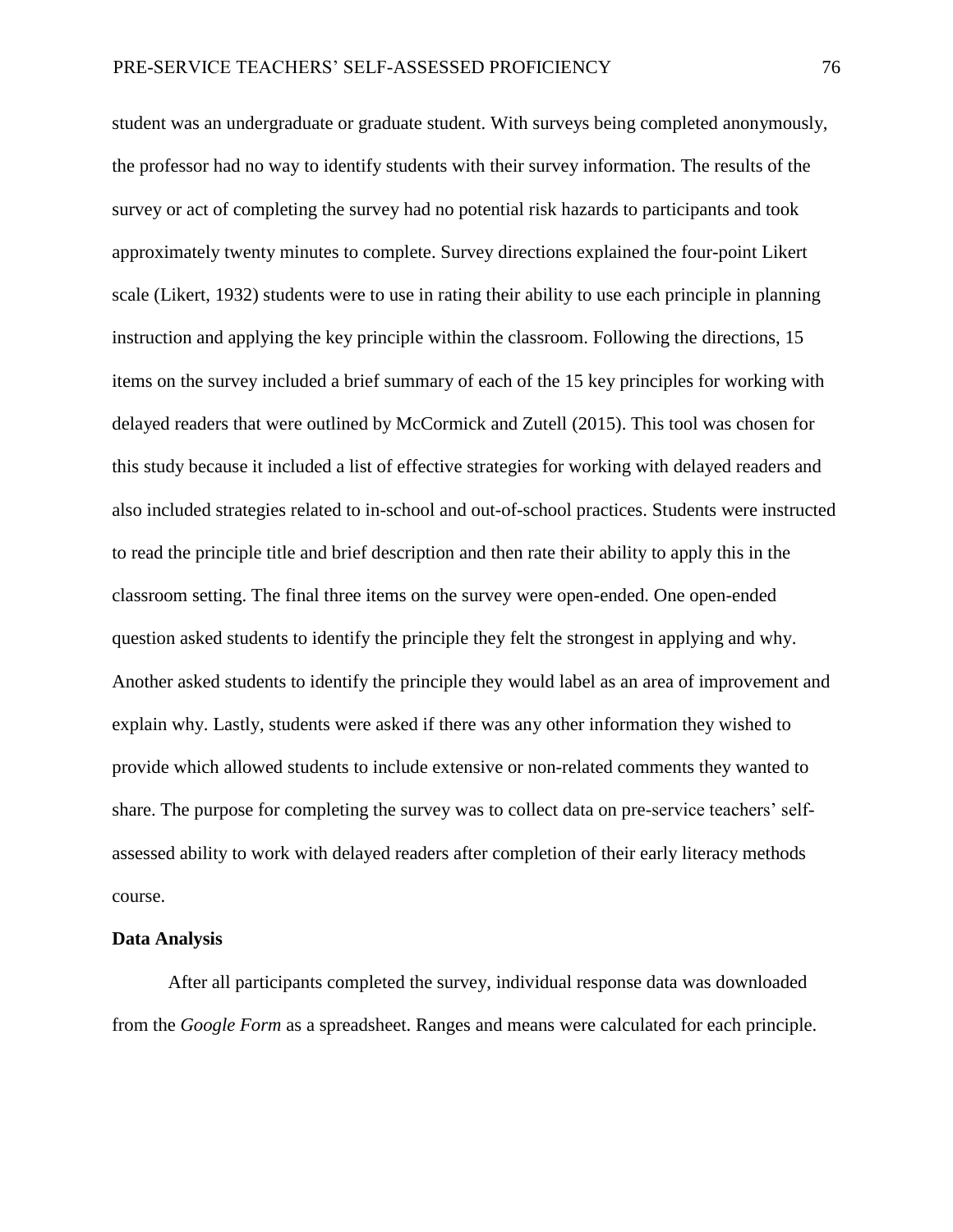The survey included the following fifteen principles (McCormick & Zutell, 2015) for working with delayed readers:

- Begin Early
- Consider the Benefits of One-to-One Tutoring
- Taking into Account the Teacher's Instructional Actions During Group Learning
- Provide Opportunities for Collaborative Learning
- Consider the Implications of Independent Work
- Consider Time on Task
- Let the Student READ
- Thoughtfully Match Text to Reader
- Encourage Outside Reading
- Incorporate High-Quality Literature into the Program
- Model Effective Reading Behaviors
- Stimulate Motivation and Engagement
- Cooperate with the Classroom Teacher
- Enlist Parent Involvement
- Let Research Guide Your Instruction

Principles with the highest and lowest means were identified for determining implications for instructional needs within an early literacy methods course. The highest and lowest identified principles based on means are those clarified in detail in the discussion section.

Statements for the final three open-ended items on the survey were analyzed separately by each researcher. We read through each response and coded statements to align them with a key principle. We then met to discuss our analysis of all statements. After coding each statement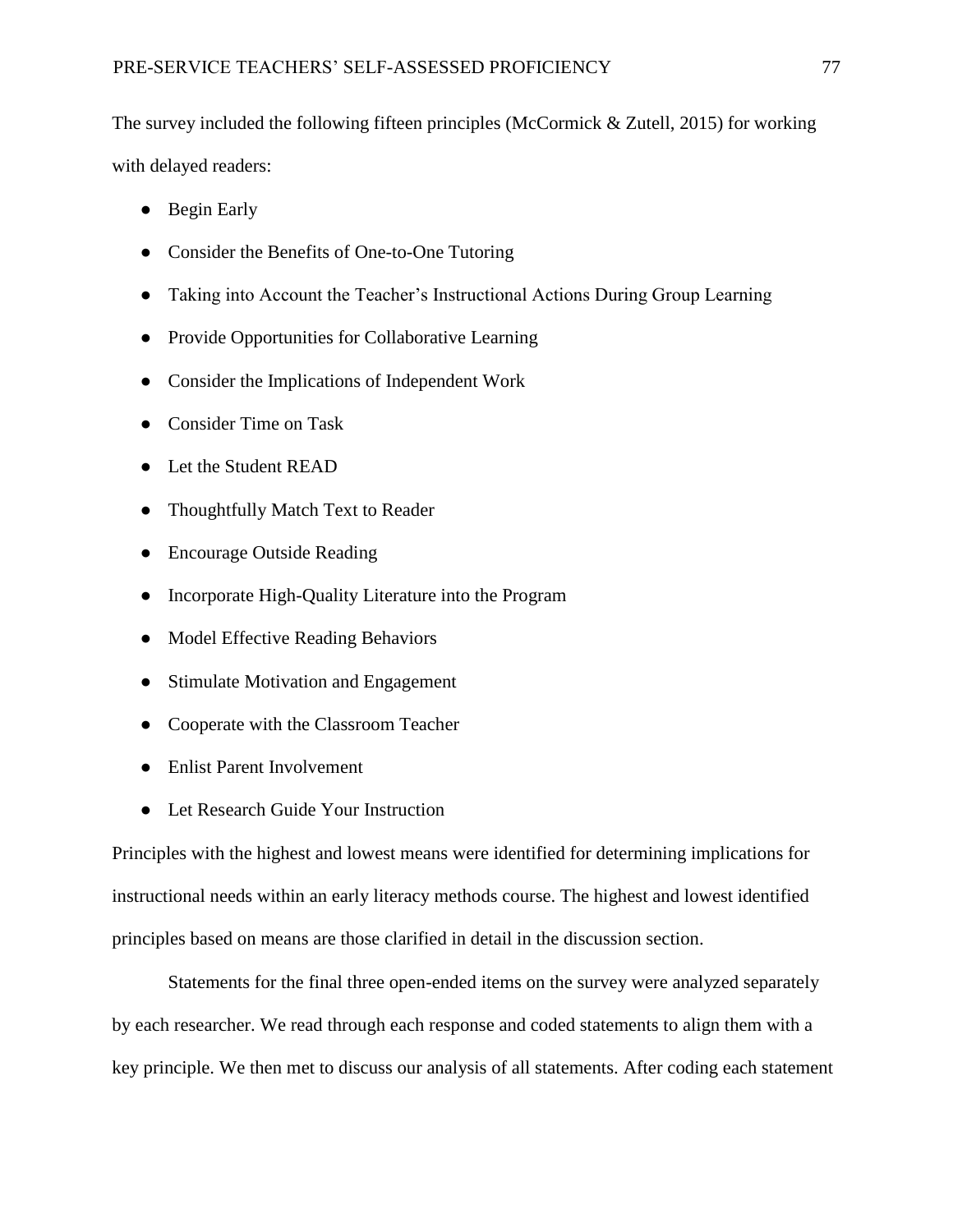with a key principle, the amount of statements recorded as strengths and areas of weakness were calculated. Students' responses to the open-ended items also served as a way to further understand opinions expressed by their ratings for each principle.

# **Findings**

Results from the survey are represented in Table 1 and show the range and mean for each of the key principles for working with delayed readers (McCormick & Zutell, 2015). Data from the key principles will be reported and explained in this section.

#### **Table 1**

|                | Graduate |      | Undergraduate |      | All Participants |
|----------------|----------|------|---------------|------|------------------|
| Principle      | Range    | Mean | Range         | Mean | Mean             |
| T              | $1-4$    | 3.11 | $1-4$         | 3.25 | 3.32             |
| $\overline{2}$ | $2 - 4$  | 2.95 | $1 - 4$       | 3.30 | 3.24             |
| 3              | $2 - 4$  | 3.47 | $2 - 4$       | 3.47 | 3.47             |
| $\overline{4}$ | $2 - 4$  | 3.42 | $1-4$         | 3.34 | 3.36             |
| 5              | $2 - 4$  | 3.26 | $1-4$         | 3.29 | 3.29             |
| 6              | $2 - 4$  | 3.47 | $1 - 4$       | 3.26 | 3.29             |
| 7              | $1 - 4$  | 3.16 | $1 - 4$       | 3.42 | 3.38             |
| 8              | $1-4$    | 3.44 | $1-4$         | 3.17 | 3.21             |
| 9              | $1-4$    | 3.42 | $1 - 4$       | 3.32 | 3.34             |
| 10             | $1-4$    | 3.37 | $1 - 4$       | 3.39 | 3.39             |
| 11             | $2 - 4$  | 3.53 | $1-4$         | 3.47 | 3.48             |
| 12             | $1 - 4$  | 3.21 | $1 - 4$       | 3.42 | 3.39             |
| 13             | $3-4$    | 3.53 | $1 - 4$       | 3.40 | 3.42             |
| 14             | $1-4$    | 2.95 | $1 - 4$       | 3.02 | 3.01             |
| 15             | $1 - 4$  | 3.16 | $1 - 4$       | 3.07 | 3.08             |

*Ranges and Means of Pre-service Teachers' Self-perceptions of Working with Delayed Readers*

As can be seen in Table 1, pre-service teachers' self-perceptions for most principles ranged from one to four. Principle thirteen (cooperate with classroom teacher) had the smallest range of 3-4 within the graduate student participants. This principles' mean was also among the highest for participants overall. Graduate student participants rated principles two (consider the benefits of one-on-one tutoring) and fourteen (enlist parent involvement) as the lowest with means below three. Undergraduate student participants rated principles fourteen (enlist parent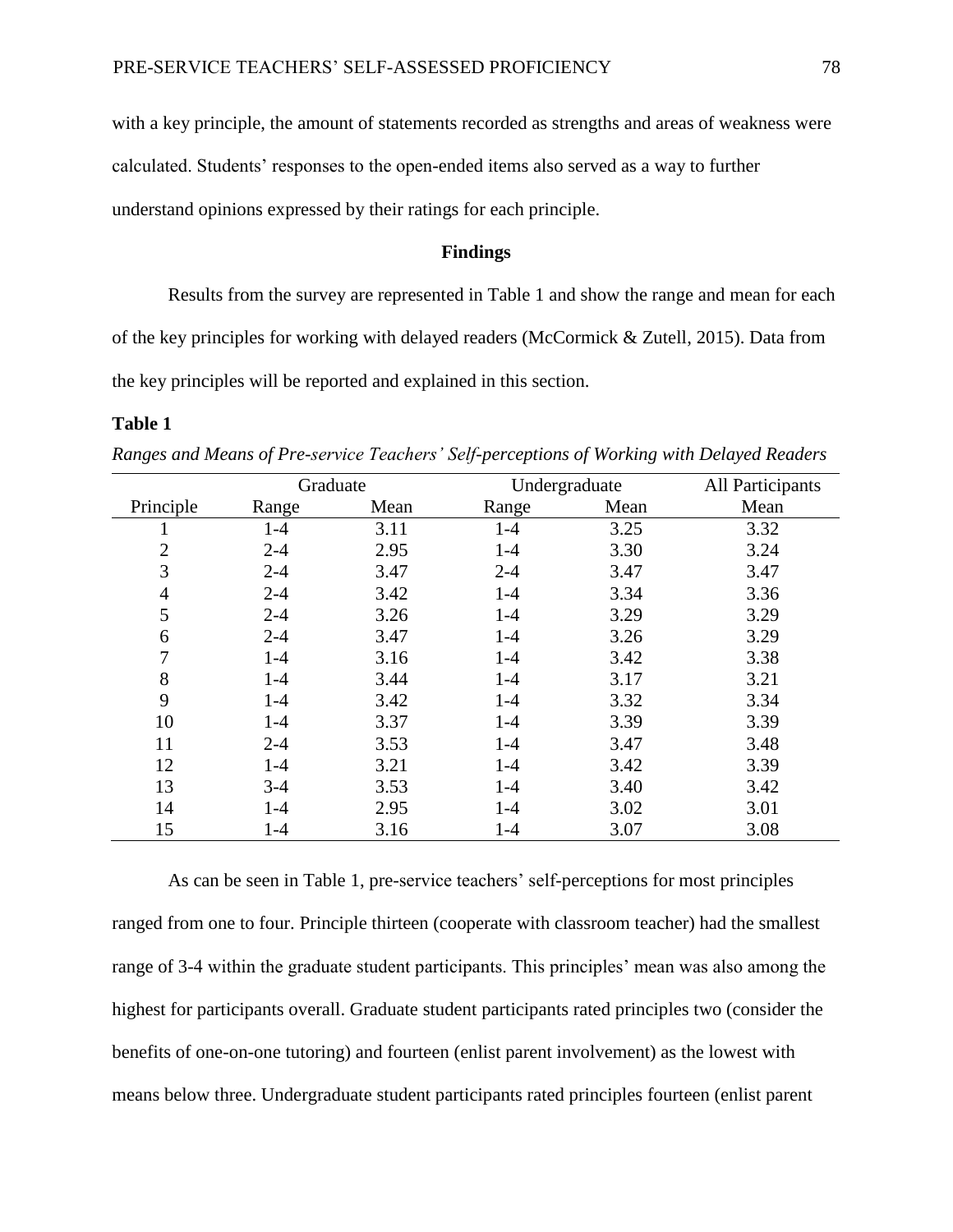involvement) and fifteen (let research guide instruction) the lowest with means just over three. Both graduate and undergraduate participants rated principle eleven (model effective reading behaviors) as one they were most easily able to apply. On a positive note, when looking at the overall data, all means were above three.

# **Table 2**

| Principle | <b>Strength Statement</b> | Area of Weakness Statement |
|-----------|---------------------------|----------------------------|
|           |                           |                            |
|           |                           |                            |
|           |                           |                            |
|           |                           |                            |
|           |                           |                            |
|           |                           |                            |
|           |                           |                            |
|           |                           |                            |
|           |                           |                            |
| 10        |                           |                            |
| 11        |                           |                            |
| 12        |                           |                            |
| 13        | I ()                      |                            |
| 14        |                           |                            |
| 15        |                           |                            |

*Amount of Statements in Pre-service Teachers' Open-ended items based on Key Principles*

Statements from the last three items were analyzed as a whole. The number of statements aligning with the different principles can be seen in Table 2. As is recorded in the table, principle thirteen (cooperate with classroom teacher) was commented on as a strength most often by the pre-service educators. Other strengths according to open-ended answers included applying principles three (teacher's role in group learning), four (provide opportunities for collaborative learning), and twelve (stimulate motivation and engagement). When looking at the number of statements students wrote expressing areas of improvement, principle fourteen (enlist parent involvement) is significantly higher than all other principles. Note: The amount of statements is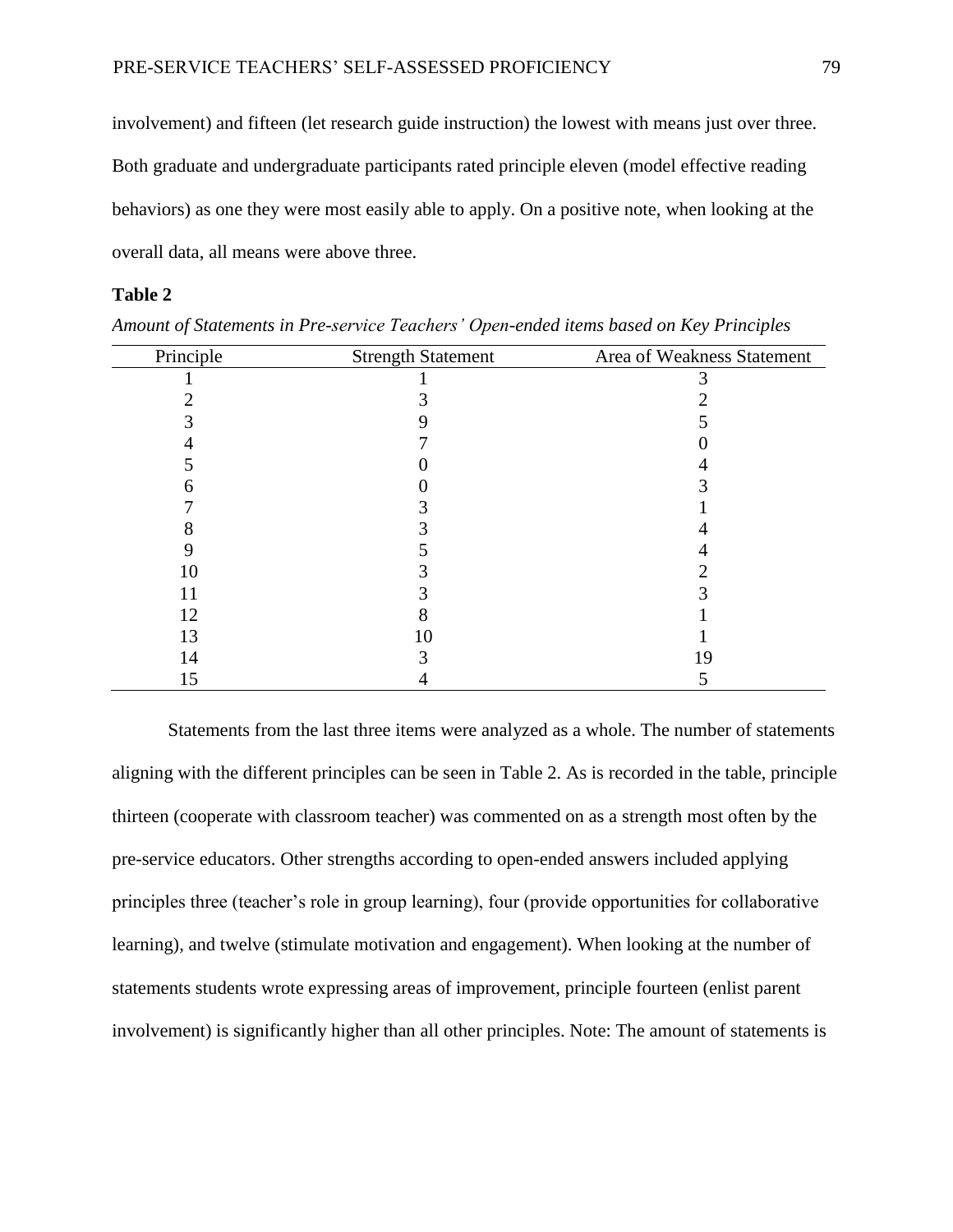less than the number of participants because not all surveys included answers for open-ended items.

#### **Discussion**

## **Cooperation with Classroom Teacher**

Cooperation with the classroom teacher was something graduate students felt confident about based on the range of scores. Scores for this principle were larger for undergraduates with some participants rating this principle with a one. Based on the mean from both graduate and undergraduate participants, this key principle was an overall strength for both groups. The difference in range could be the result in age differences in graduate versus undergraduate students or structural differences of the internships within the methods courses. Looking at the open-ended items, participants also included more comments about this principle as a strength than any other principle. Comments regarding this principle from the open-ended items included statements about the positive relationships and conversations students had with their cooperating teacher. Teacher preparation programs appear to be meeting expectations for this requirement with their pre-service educators.

#### **Enlisting Parent Involvement**

Enlisting parent involvement was the key principle rated lowest by both graduate and undergraduate participants. With a mean of less than three for graduate students and an overall mean from all participants of 3.01, this was obviously the principle for working with delayed readers that participants were least comfortable addressing. Qualitative data from the open-ended item regarding this principle, noted the limited interaction pre-service teachers have with parents. Parental involvement is often limited within the scope of many teacher education programs although it has been related to higher student achievement (Uludag, 2008). Literacy methods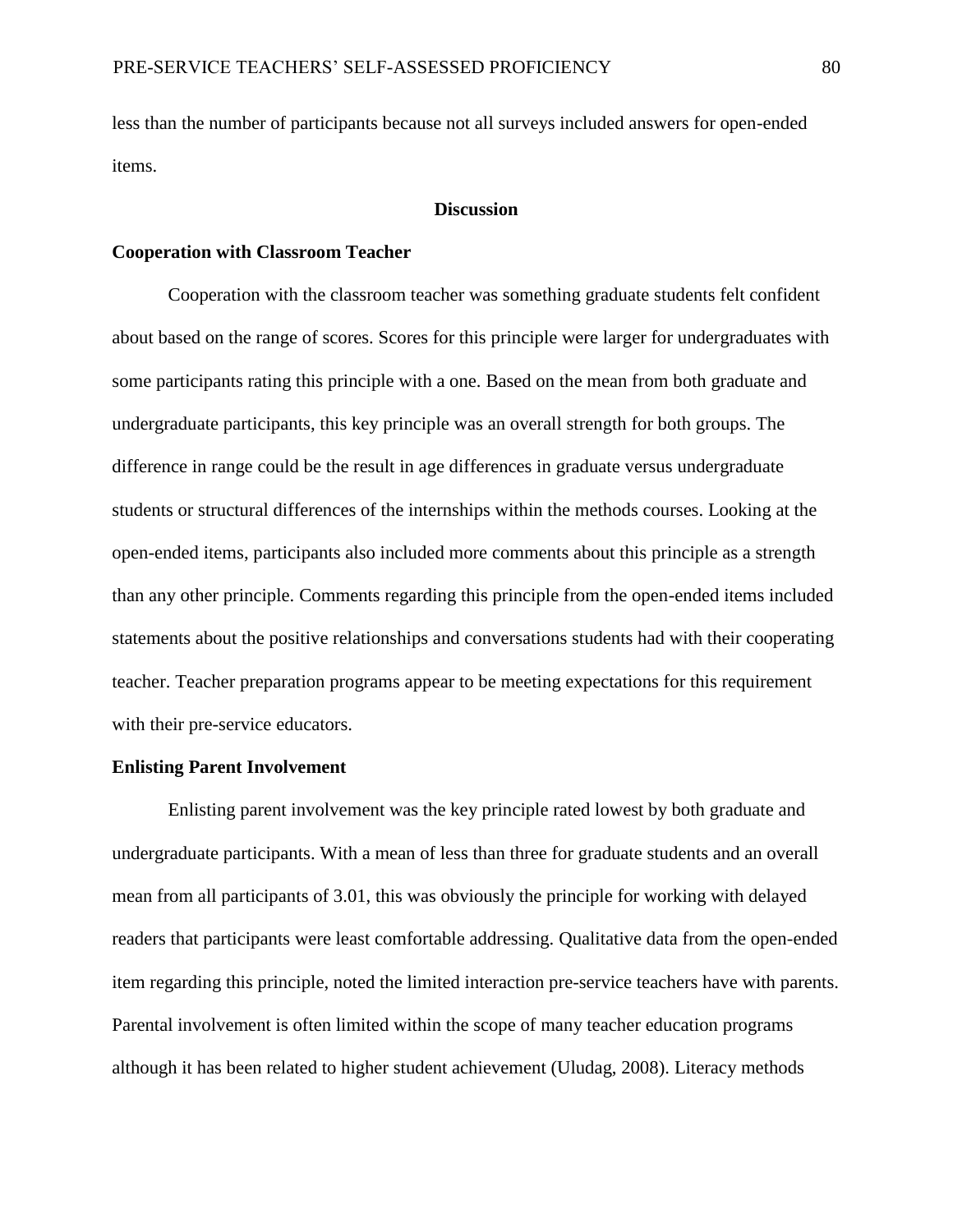courses are meant to focus on the application of theoretical knowledge related to the developmental stages of literacy in order to plan and assess students' continual growth of literacy skills and determine instructional needs. Focus in literacy methods courses tend to center around teacher responsibilities within the classroom with parental involvement addressed in internship courses.

Some organizations related to early childhood programs include standards and resources addressing parental involvement. The National Association for the Education of Young Children (NACYE) includes building family relationships as a standard for early childhood programs and breaks down this expectation to include knowing, understanding, supporting, and involving parents in their child's development and learning (National Association for the Education of Young Children, 2011). The Council for the Accreditation of Educator Preparation (CAEP) also notes the significance of family engagement and offers an online mini-course for faculty and students within educator preparation programs to increase knowledge of the importance of family involvement and ideas for promoting involvement and communication between parents and teachers (Council for the Accreditation of Educator Preparation, 2015).

With enlisting parent involvement as the lowest ranked principle for working with struggling readers, it is clear that literacy methods courses need to incorporate this topic into the course content. Involving parents and working to build a school-home relationship and collaboratively take responsibility for a child's literacy development is addressed in some ways under the term family literacy and can result in many positive outcomes (Purcell-Gates, 2000). In a study by Warren and Young (2002) that examined home literacy practices, it was determined by survey results that "parents perceived their role as nurturing and encouraging" (p. 223) and view "teachers' roles as following the curriculum" (p. 223). The view of teachers towards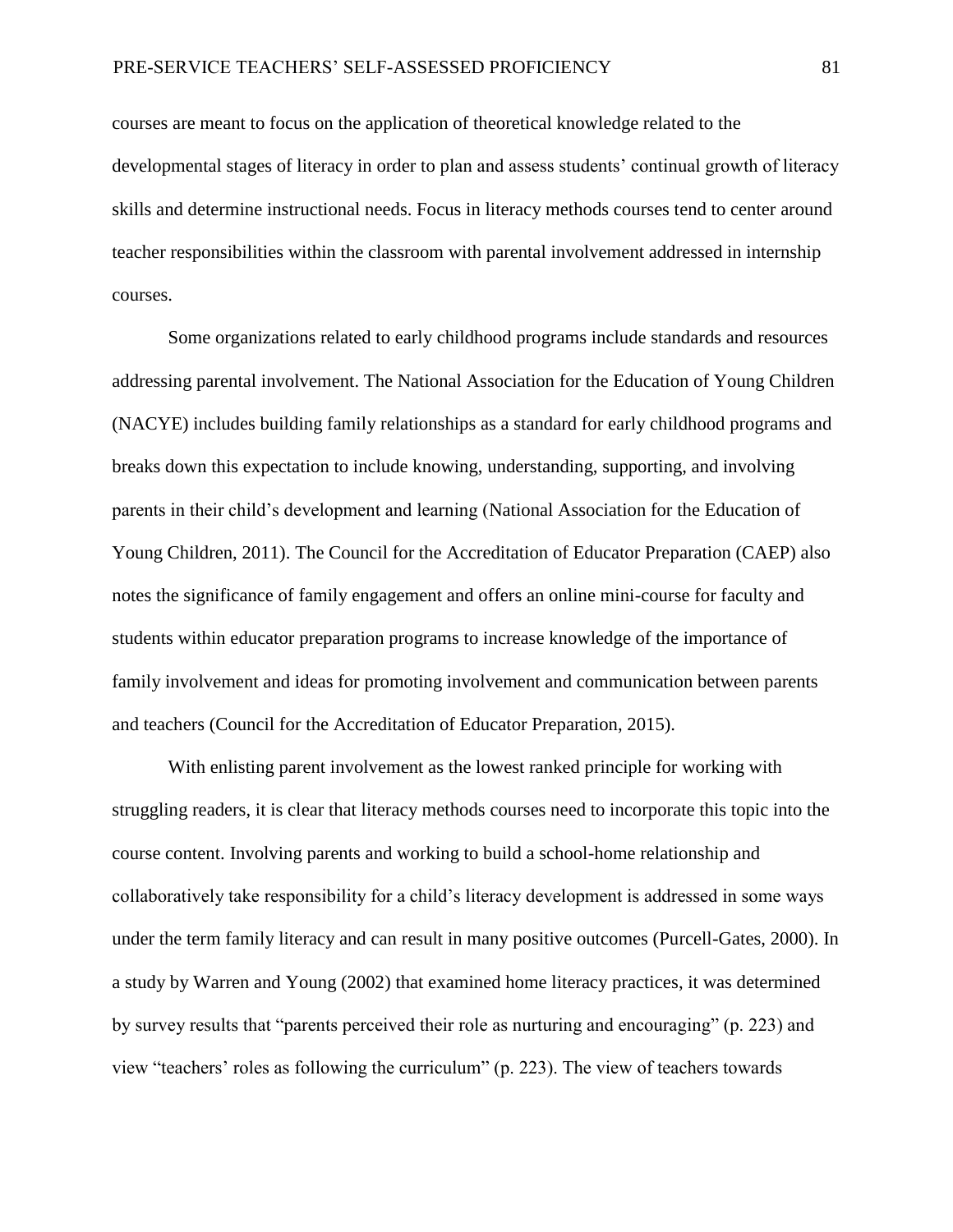parents was clarified by the lack of teachers acknowledging or showing value to learning that could occur outside of the classroom in their interview remarks (Warren & Young, 2002). This is a misconception on both sides that needs to be addressed in teacher preparation programs.

Knowing that students' education begins at home before they ever step foot into a classroom, educators and schools need to find effective methods for understanding family literacy and working with parents to value and capitalize on all of life's learning experiences. In regards to the current study, the survey data clearly identifies enlisting parent involvement as a weak area for pre-service teachers. To improve upon this finding, literacy methods courses could begin to incorporate ideas for parent conferences, family literacy and other ways of working to build relationships with families to work collaboratively to help a child's literacy growth.

#### **Let Research Drive Instruction**

Using research to guide instruction is the focus of principle fifteen. This was the second lowest ranked principle according to survey data with an overall mean of 3.08. The mean for this principle was lower with undergraduate students than with graduate students, but was overall lower than the other principles. Literacy methods courses generally require students to purchase a textbook to provide students with theoretical knowledge of literacy development along with classroom curriculum and activities. Some courses also require students to read articles in addition to the required textbook. These are examples of ways in which pre-service teachers are exposed to research as they begin to prepare for their teaching career. Lesson plans are often required in methods courses and are extensive. In looking at the open-ended items focused on principle fifteen as a weakness, one student commented, "Being in college I have been given resources and research to support our learning but when I start teaching I may not be provided this same type of research." Another concern shared was, "If I am provided with the research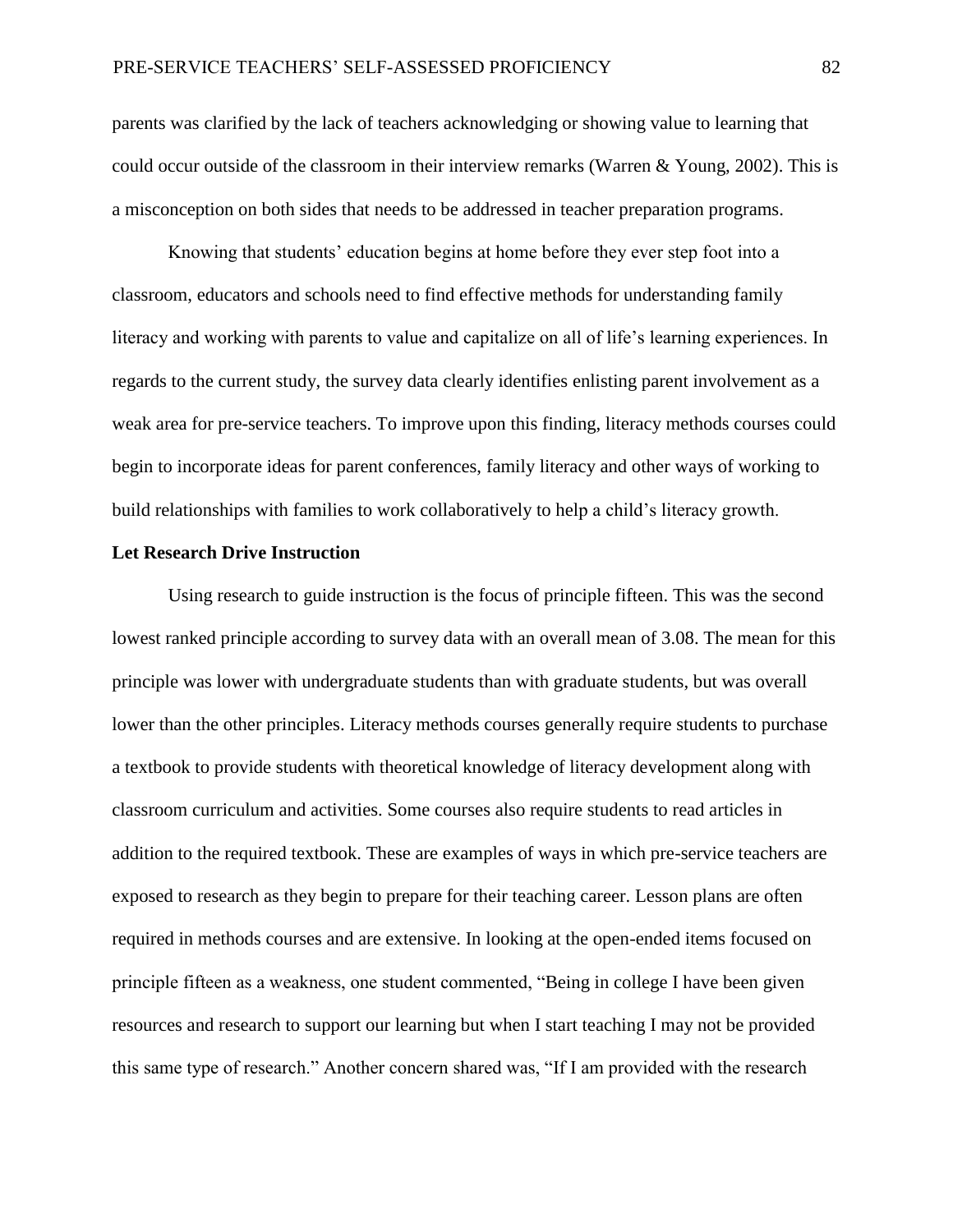from the resource staff then I can certainly implement it into the classroom but finding it myself is the challenge."

Based on the quantitative survey data and comments from the open-ended items, it appears that students are comfortable reading and implementing research; however, there is a concern for this type of information being provided once starting their career. One issue leading to the research-to-practice gap is teachers' ability to access the research such as information on evidence-based practices (Kretlow & Blatz, 2011). Williams and Cole (2007) also note access as an issue for educators providing research-based instruction as well as time to search for the research. If the desire is to have teachers implementing the latest research-based or evidencebased instruction, how to manage searching for and accessing this information as a career teacher is a necessary skill to be included in teacher preparation programs. Providing educators with information about professional organizations, journals, and resources to continue using researchbased practices would be beneficial.

#### **Model Effective Reading Behaviors**

Principle eleven focuses on modeling effective reading behaviors. This principle had the highest mean (3.48) among all principles on the survey. In reading comments from the openended items, one student shared, "I learned from my professors modeling effective strategies." With early literacy, modeling is a critical part of instruction. This occurs as teachers use instructional strategies such as think-alouds in which the teacher verbally explains the thought process for using a strategy being taught to students. Reading in the early grades includes complex comprehension strategies such as visualization and making connections. Textbooks are often chosen to assist students in better understanding these reading strategies and ideas for teaching the strategies. Strategy textbooks are often used in literacy methods courses and focus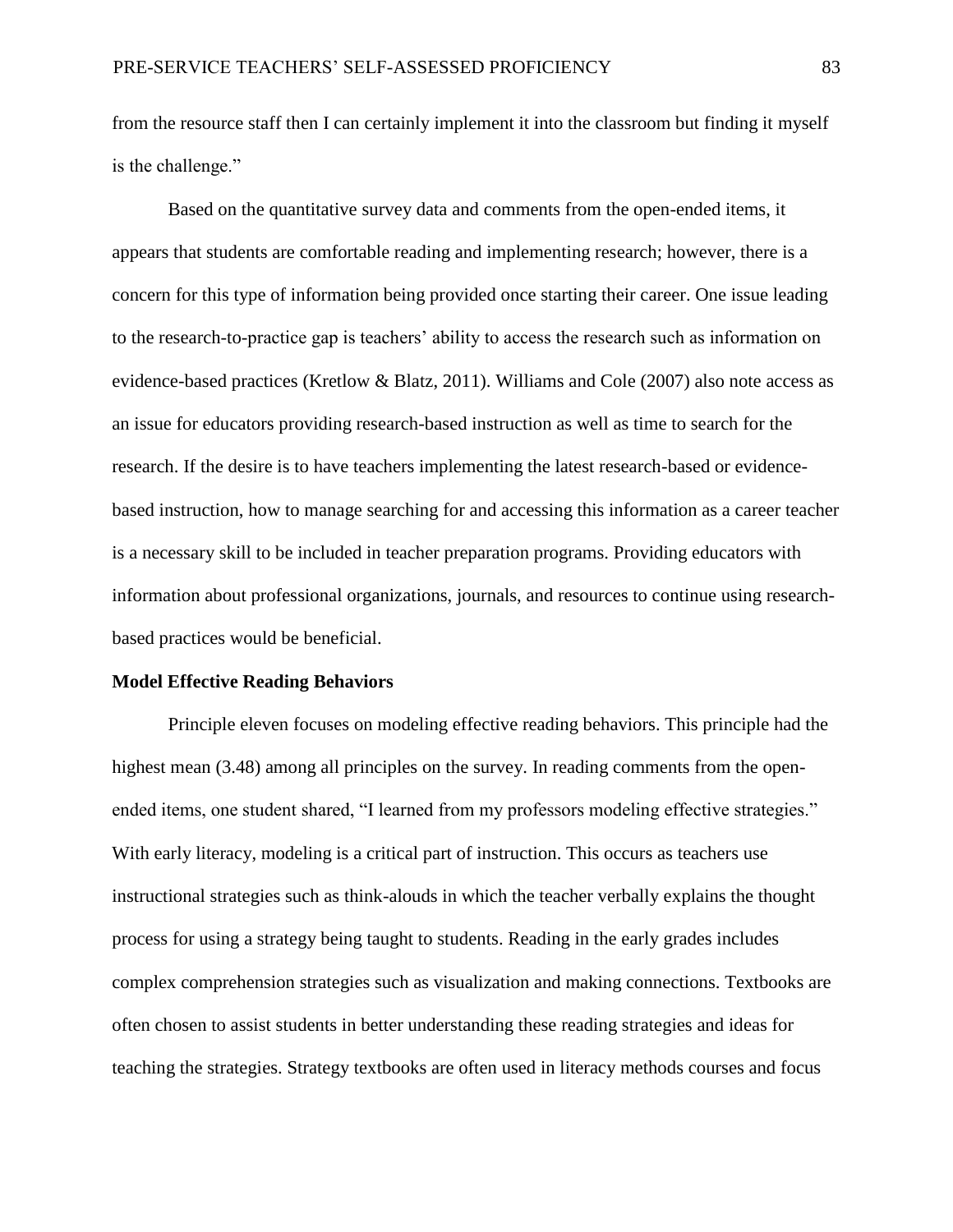on the understanding that the goal of reading is comprehension which entails more than a literal understanding of a text and instead proceeds to the level of acquiring knowledge and developing insight as a result of individual interactions between a reader and the text (Harvey & Goudvis, 2007; Serravallo, 2015).

With modeling reading behaviors being a key component of literacy methods courses and a key focus in textbooks chosen for these courses, it is not surprising that students rated this principle highly. The comment in the paragraph above (related to principle eleven) illustrates the importance for teachers of methods courses to model these strategies in class as one way of increasing students' self-perception of their ability to model these strategies as a future teacher. Modeling *for* pre-service educators enables an easier transition for their own ability to model *for*  students in their future classrooms.

# **Teacher's Role in Group Learning**

Principle three was the second highest rated principle according to the means from the survey data. This principle focused on the role of the teacher during group learning including the ability of the teacher to plan curriculum-based targeted instruction for small groups of students with similar instructional needs. The overall mean for principle three was 3.47. This principle had the highest amount of comments in the open-ended question about students' strengths. Student comments regarding this principle noted that small group instruction is used daily at this level of instruction and therefore, students are seeing this modeled in their internship classrooms as well as having opportunities to engage in practicing effective small group teaching strategies more consistently.

Literacy instruction at the elementary level often includes guided reading or small skillbased instruction in which various components of literacy are taught within a lesson to a small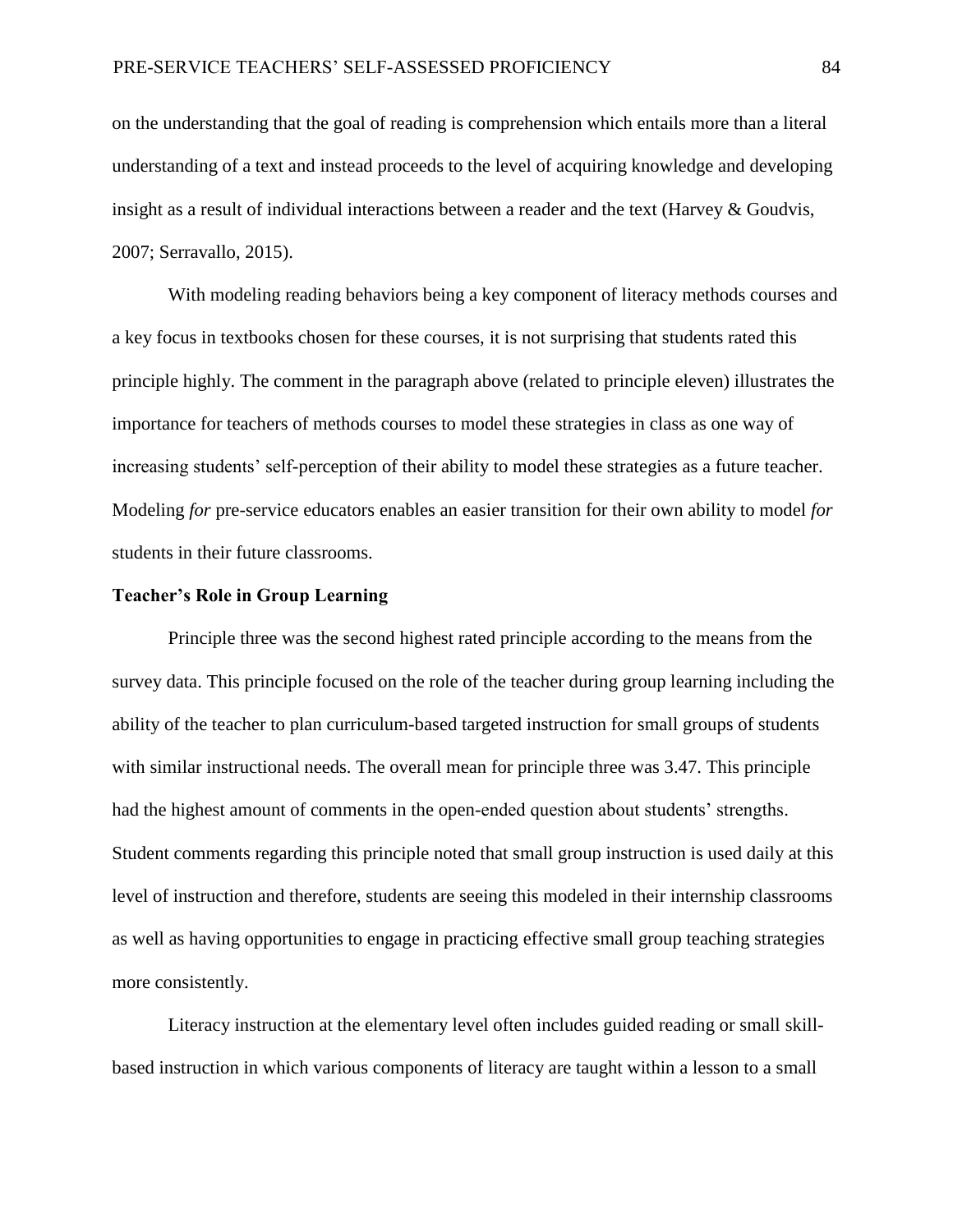group of students. This type of reading instruction allows teachers to differentiate reading and target specific literacy skills. There are books to assist students in understanding guided reading components such as intentional planning of instruction, grouping of students, continued assessment to determine progress, time management, and lesson plan formats for this type of instruction (Diller, 2007; Richardson, 2016).

# **Conclusions and Implications**

In looking at the survey results overall; it appears that pre-service teachers' selfperceptions of their ability to enlist parent involvement is an area identified as a concern. Incorporating ideas for developing school-home partnerships and assisting students in developing ways to encourage parental involvement in their child's education could be added as a learning objective to literacy methods courses to better prepare pre-service teachers for developing positive school-home relationships when they start their career. These opportunities could be tied to activities like creating a literacy night for parents and students or as simple as participating in parent teacher conferences.

Based on the inclusion of students from multiple semesters, various instructors, and both undergraduate and graduate level programs, we feel that the conclusions drawn can be generalized to students in elementary programs. Limitations to the study include sample size and the inclusion of only participants from two universities. Further research collecting data from elementary teacher preparation programs from multiple universities could provide more conclusive and generalizable conclusions.

Although not rated as low as enlisting parental involvement, the survey results indicate that letting research guide instruction was the other lower rated principle. To address this deficiency, instructors for methods courses could assist students in determining ways to access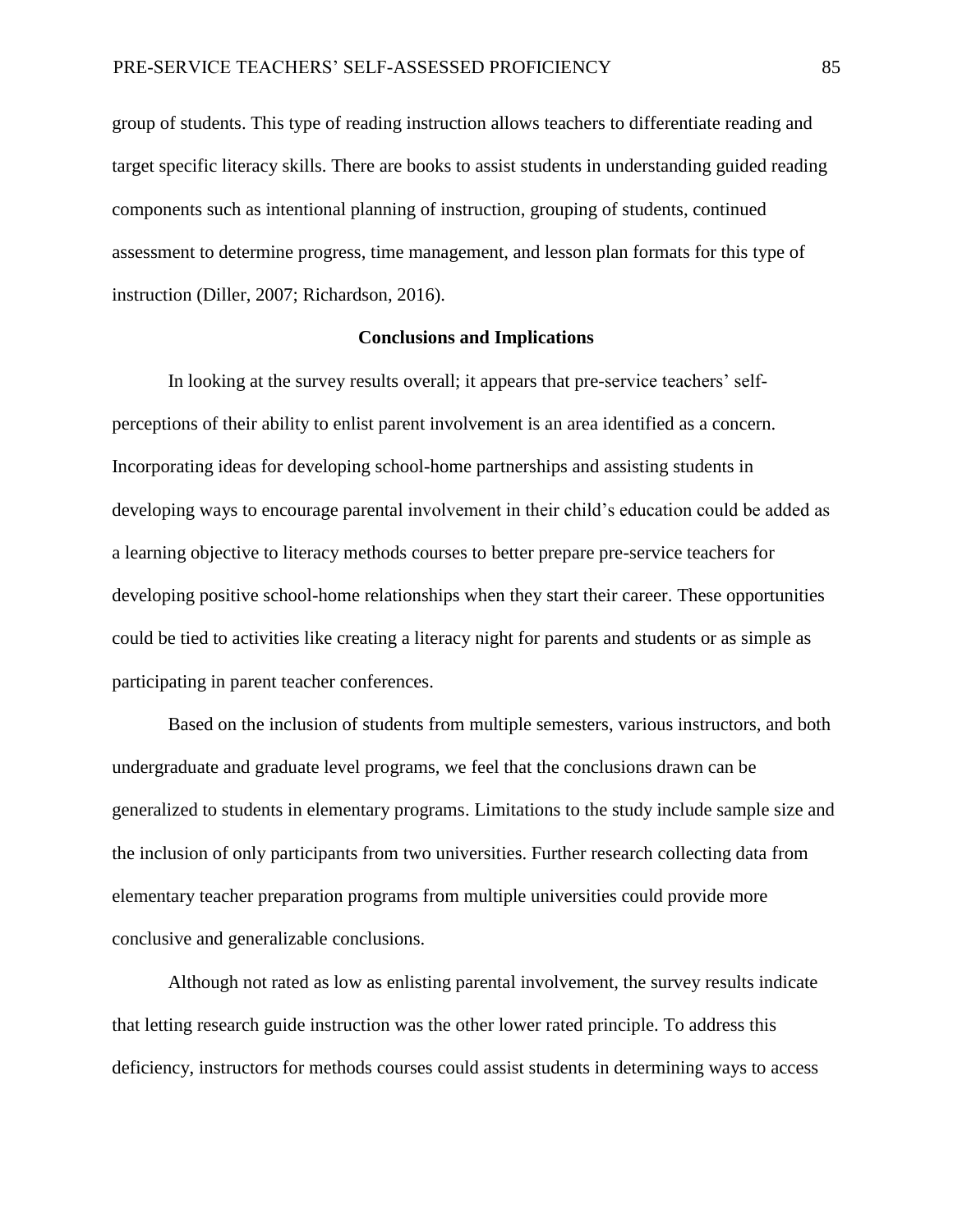data after beginning their career as a teacher. Discussing participation in educational organizations, conference opportunities, and following organizations on social media are some ways in which pre-service teachers could begin searching for research on their own and then continue these habits as they begin their career. Providing positive experiences to collaborate, communicate, and research with other teachers and peers might also improve confidence with utilizing ongoing research throughout their teaching career. This study continues to add to the body of research supporting the need for implementation of a balanced literacy framework (Chair, Elston, & Kramer, 2020; Pearson, 2004). Bingham and Hall-Kenyon (2013) found varied implementation of components of balanced literacy within the teachers in their study as well. This shows the continued need for instruction regarding a balanced literacy framework for both pre-service and practicing teachers. In looking specifically at preservice teachers, Clark, Helfrich, and Hatch (2017) found the participants of their study to have strong knowledge in regards to components of literacy instruction such as phonemic awareness and phonics; however, there were differences in knowledge of content and pedagogy based on the amount of methods courses completed by the participant. The studies mentioned here support the need for a strong focus in literacy methods courses with regards to literacy content and pedagogy. The results from this study add to the need for methods courses to include instruction related to developing relationships and providing assistance in parental involvement and school-home connections as well as providing students with ideas for how to stay up-to-date and let research guide their instruction once in the field as a practicing teacher.

Further research could bring insight into pre-service teachers' self-perceptions of these principles by repeating the survey after modifying methods courses to include more deliberate instruction on lower-rated principles (parent involvement and research-driven instruction). Also,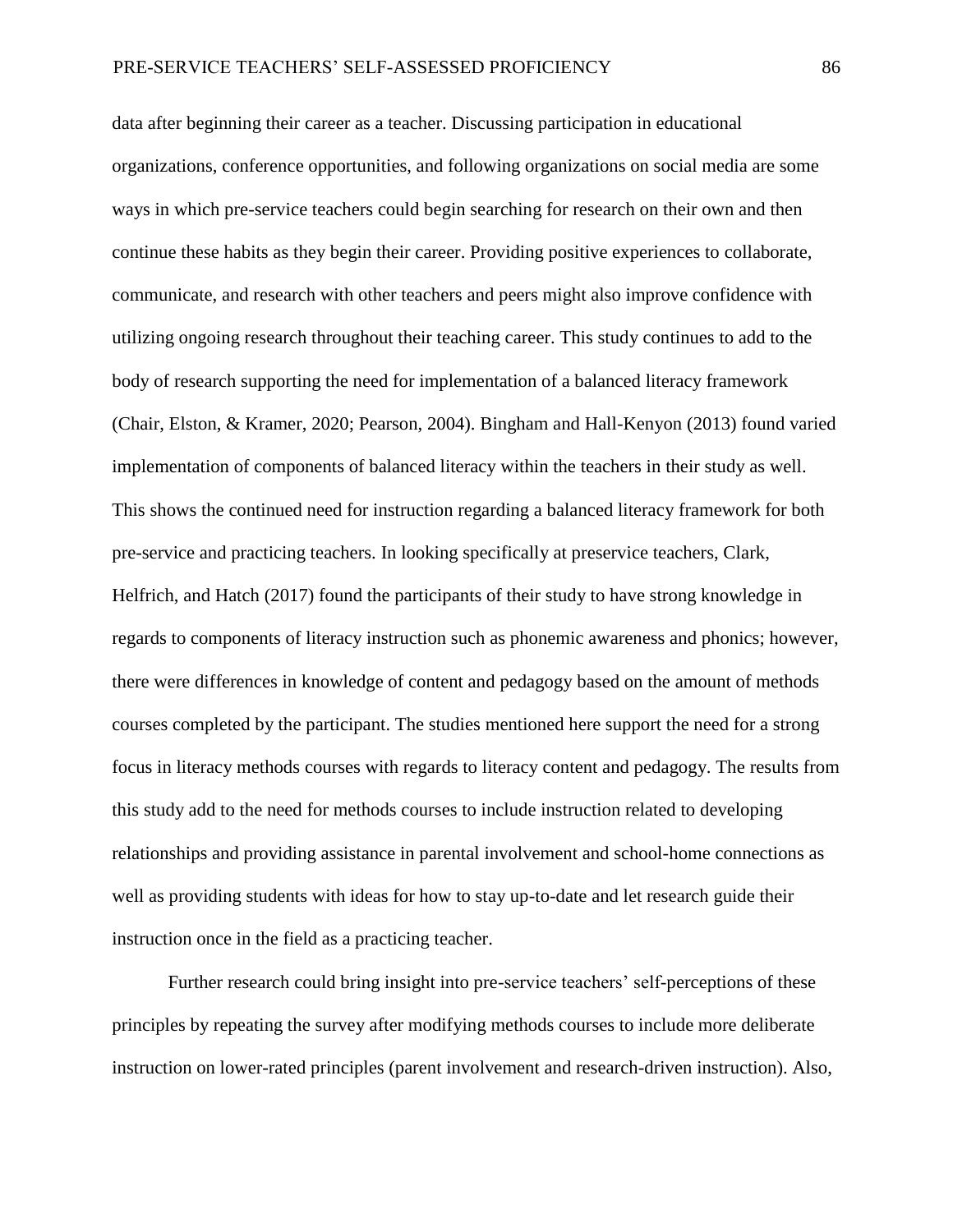recruiting more pre-service teachers to participate, including more universities, and reviewing literacy methods course syllabi could provide more data to further inform the instructors of literacy methods courses in order to improve pre-service educators' confidence with the various principles of literacy instruction for all students. Improving literacy instructional practices and confidence in pre-service educators will ultimately improve opportunities for all students.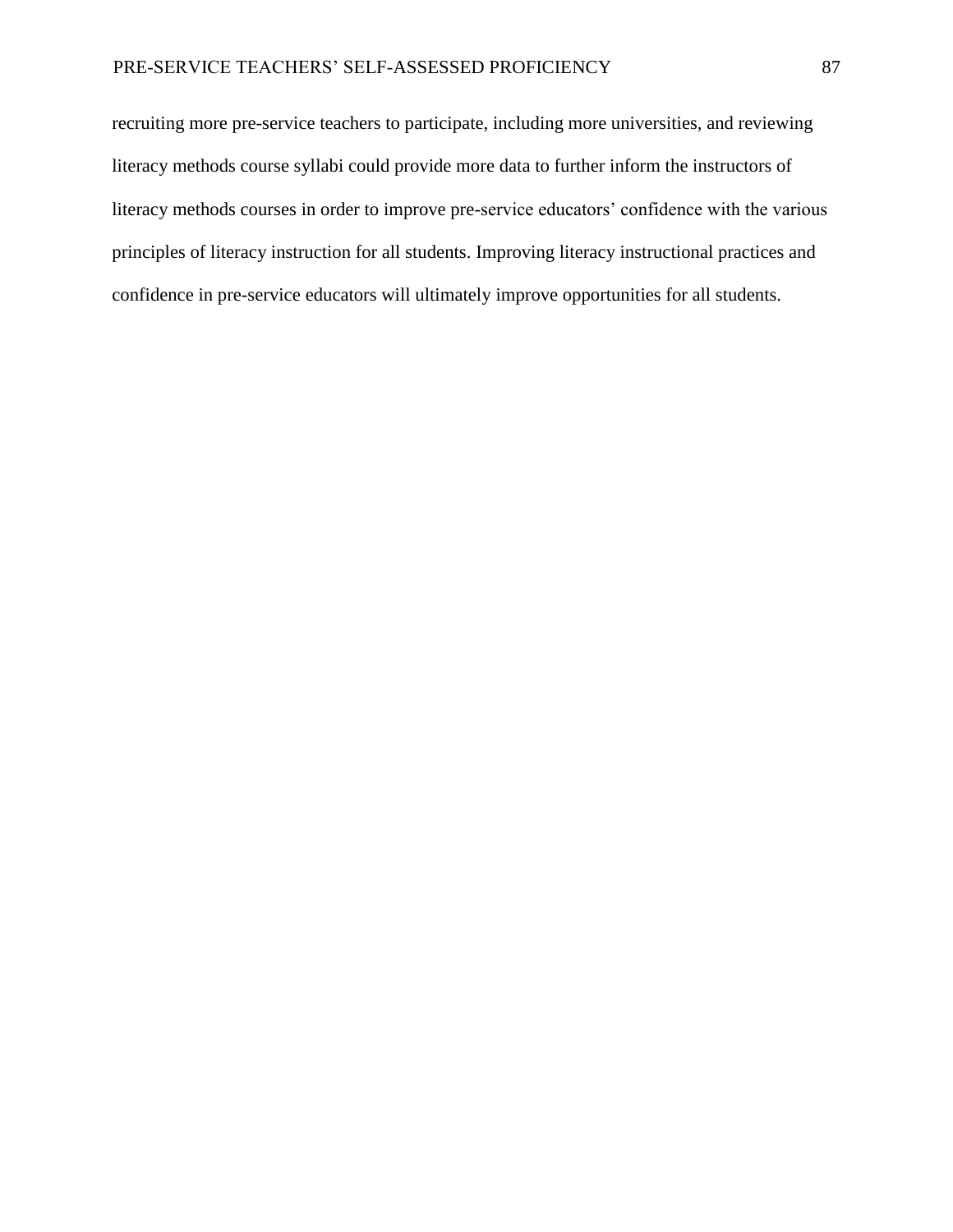# **References**

- Allington, R. L. (2009). If they don't read much … 30 years later. In E. H. Hiebert (Ed.), *Reading more, reading better* (pp. 30–54). Guilford Publishers. [.https://doi.org/10.1080/0270271830040306](https://doi.org/10.1080/0270271830040306)
- Allington, R. L. (2012). What at-risk readers need. *Educational Leadership*, *69*(9), 1–5.
- Bingham, G. E., & Hall-Kenyon, K. M. (2013). Examining teachers' beliefs about and implementation of a balanced literacy framework. *Journal of Research in Reading, 36*(1), 14-28. [https://doi.org/10.1111/j.1467-9817.2010.01483.x](https://doi-org.winthropuniversity.idm.oclc.org/10.1111/j.1467-9817.2010.01483.x)
- Chai, H., Elston, A. E., & Kramer, T. A. (2020). Focus on literacy needs: Partnering to support balanced literacy instruction. *Reading Improvement, 57*(3), 117-130.
- Clark, S. K., Helfrich, S. R., & Hatch, L. (2017). Examining preservice teacher content and pedagogical knowledge needed to teach reading in elementary school. Journal of Research in Reading, 40(3), 219-232. <https://doi.org/10.1111/1467-9817.12057>
- Council for the Accreditation of Educator Preparation. (2015). *Family Engagement*. Retrieved December 12, 2019, from <http://www.caepfamilyengagement.org/>
- Diller, D. (2007). *Making the most of small groups: Differentiation for all*. Stenhouse Publishing.
- Flores, A. (2007). Examining disparities in mathematics education: Achievement gap or opportunity gap? *The High School Journal*, *91*(1), 29-42. <https://doi.org/10.1353/hsj.2007.0022>
- Gilster, P., & Glister, P. (1997). *Digital literacy.* John Wiley & Sons.
- Harvey, S., & Goudvis, A. (2007). *Strategies that work: Teaching comprehension for understanding and engagement (2nd ed.).* Stenhouse Publishing.
- Likert, Rensis. (1932). A technique for the measurement of attitudes*. Archives of Psychology, 140*, 1-55.<https://doi.org/10.2307/1125750>
- McCormick, S., & Zutell, J. (2015). *Instructing students who have literacy problems*. Pearson.
- Morrow, L. M., & Gambrell, L. B. (2019). *Best practices in literacy instruction* (6<sup>th</sup> ed.). The Guildford Press.